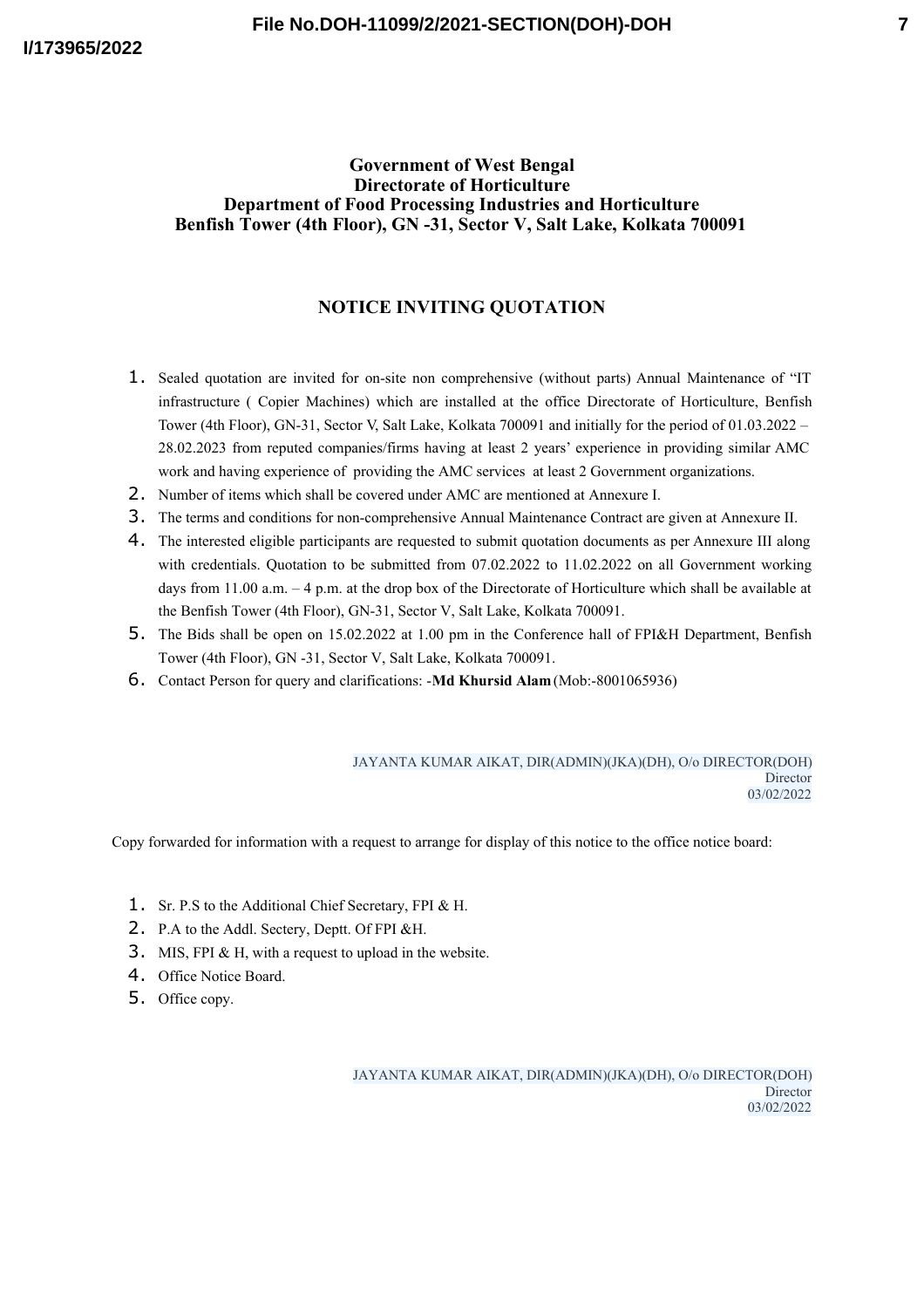**Annexure I**

## **IT infrastructure (Copier Machines) of Directorate of Horticulture**

| <b>Items</b>           | <b>Count in</b><br>No. | <b>Remarks</b>                           |  |
|------------------------|------------------------|------------------------------------------|--|
| <b>Copier Machines</b> | 3 Nos.                 | Sharp AR M205, Sharp AR5516, Canon 2420L |  |

JAYANTA KUMAR AIKAT, DIR(ADMIN)(JKA)(DH), O/o DIRECTOR(DOH) **Director** 03/02/2022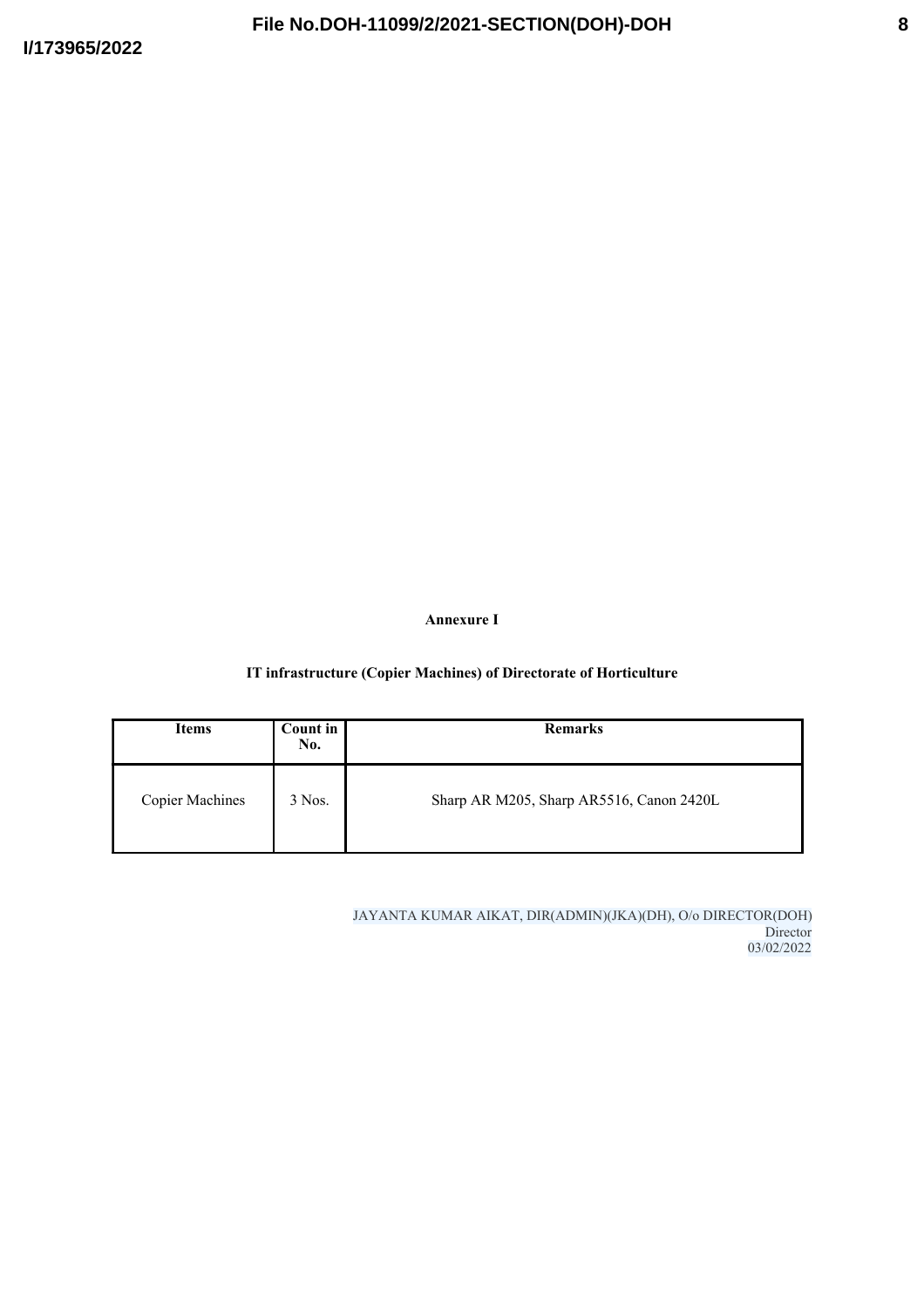# **9**

### **Annexure II**

#### **Terms and conditions for On-site Non comprehensive Annual Maintenance of "IT infrastructure (Copier Machines)"**

- 1. Terms and conditions for On-site non comprehensive (without parts) Annual Maintenance of IT infrastructure shall valid from 01.03.2022 – 28.02.2023 and the present location of the equipment.
- 2. The contract may be extended for another two years with the same rate after completion of the initial contract satisfactorily and approval of the tender committee/authority.
- 3. A dedicated email id and mobile number has to be provided to register complaint calls by the Directorate of Horticulture. There should be a dedicated person (Single Point of Contact) of the vendor who shall be contacted for service.
- 4. The old parts removed will become the property of the Directorate of Horticulture.
- 5. The Agency (L1 Bidder) will get only 2(two) days to inspect all the installed machines prior to signing the AMC with this office.
- 6. No work will be undertaken on holidays and beyond office hours on any day except by prior arrangement and approval of the authority.
- 7. Payment shall be released in two equal installments after satisfactory service and approval of the authority.
- 8. Decision of the Tender Committee is final for selecting/ rejecting of vendors.
- 9. The authority reserves the right to terminate the AMC by giving one month's notice without assigning any reason.

JAYANTA KUMAR AIKAT, DIR(ADMIN)(JKA)(DH), O/o DIRECTOR(DOH) Director #ApprovedDate#

| On-site non comprehensive (without parts) Annual Maintenance Copier Machines, Directorate of Horticulture for the<br>period of 01.03.2022 to 28.02.2023 |  |
|---------------------------------------------------------------------------------------------------------------------------------------------------------|--|
|                                                                                                                                                         |  |

**Annexure – III**

Ref Date Memo.

Name of the Company/Agency:-

Address of the Company/Agency :-

 $\Gamma$ ontact No.: Email Id :-